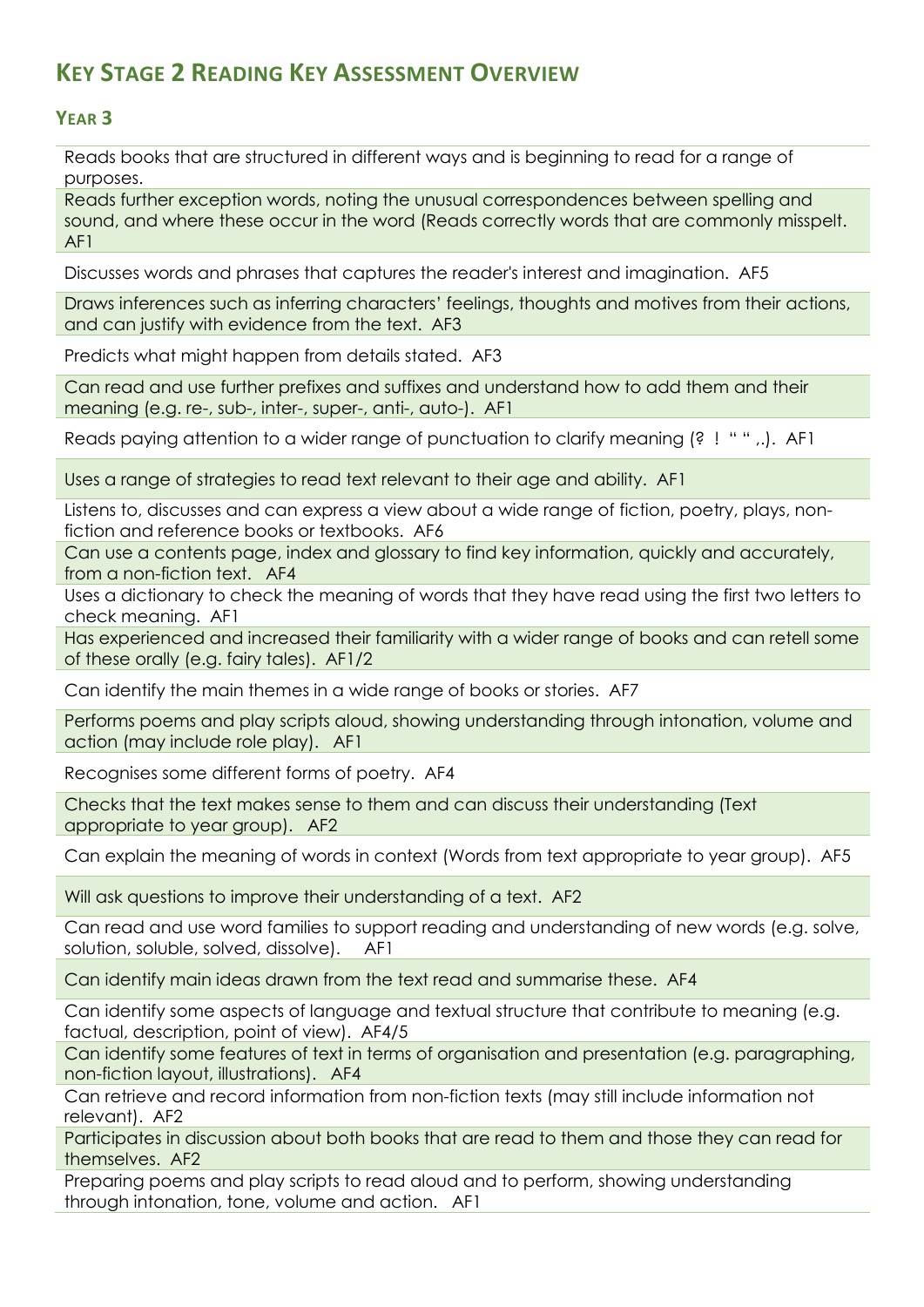### **YEAR 4**

Can identify recurring themes (e.g. good overcoming evil) and conventions (greeting in letters, a dairy written in the first person) in a wide range of books and stories. AF5/6

Draws inferences such as inferring characters' feelings, thoughts and motives from their actions, and can justify inferences with relevant evidence from the text. AF2/3

Predicts what might happen from details stated and implied. AF2/3

Identifies and comments on writers' purposes and viewpoints and the overall effect of the text on a reader. AF6

Identify how the writer has used precise word choices for effect to impact on the reader and is able to suggest alternatives. AF5

Can read and use further prefixes and suffixes and can read words with common letter strings (e.g. mis-, dis-, in- , ill-, im-, ir- etc.). AF1

Reads correctly words that are commonly misread and can read multi-syllabic words. AF1

Can apply their growing knowledge of root words, prefixes and suffixes as listed in English Appendix 1, both to read aloud and to understand the meaning of new words they meet (synonyms and homonyms). AF1

Listens to, discusses and can express views with some justification about a wide range of fiction, poetry, plays, non-fiction and reference books or textbooks. AF1/2

Can read and identify books that are structured in different ways and can read for a range of purposes. AF1/4

Uses a dictionary to check the type, root or meaning of words that they have read by using the first two or three letters of a word. AF1

Has experienced and increased their familiarity with a wider range of books and can retell some of these orally (myths and legends). AF4/5

Can prepare poems and play scripts to read aloud and to perform, showing understanding through intonation, tone, volume and action (e.g. role play). AF3/5

Can skim read information from a range of texts and decide if it is useful. AF2

Recognises more different forms of poetry [for example, free verse and narrative poetry]. AF4/7

Checks that the text makes sense to them and can discuss their understanding (text appropriate to year group). AF2/3

Can explain the meaning of words in context (words from text appropriate to year group). AF5

Asks questions to improve their understanding of a text. AF2/3

Can identify the main ideas drawn from more than one paragraph and summarise these. AF2

Reads paying attention to more sophisticated punctuation: ... ' : (including dialogue e.g. uses tone, change of voice/inflection etc.). AF1

Can identify how language and structure contribute to meaning (e.g. newspaper report in 3rd person sometimes with emotive language). AF4

Can identify main features of organisation and presentation (e.g. newspaper in columns, paragraphing etc.). AF4/5

Can retrieve and record relevant information from a variety of texts both verbally and written. AF2

Participates in discussion about both books that are read to them and those they can read for themselves, takes turns and listens to what others say. AF2/3/6

Can use scanning techniques efficiently to quickly find the correct answer. AF2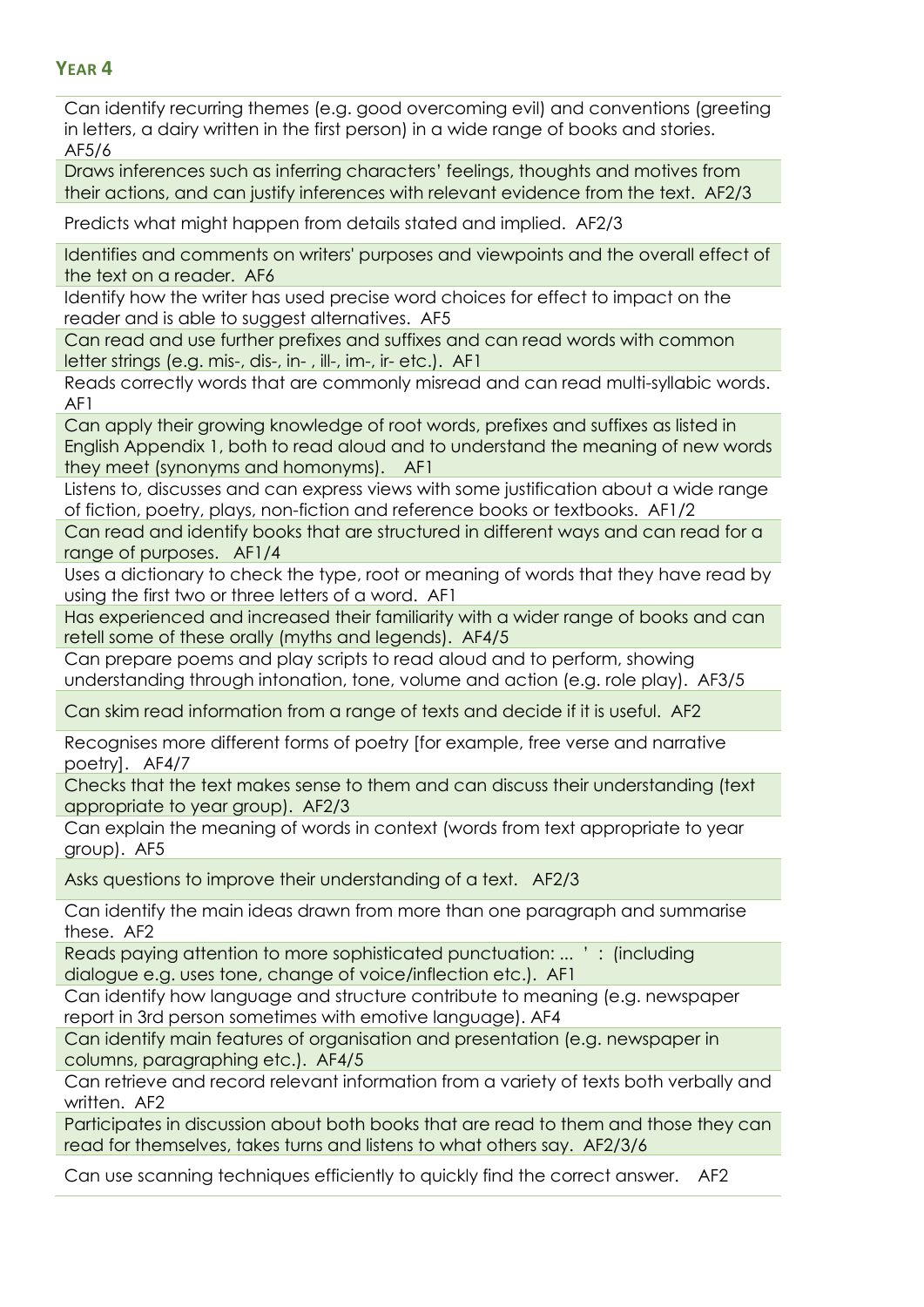#### **YEAR 5**

Draws inferences such as inferring characters' feelings, thoughts and motives from their actions, and justifying inferences with evidence from different points in the text. AF2/3

Makes reasonable predictions as to what might happen from details stated and implied. AF2/3

Can summarise the main ideas drawn from more than one paragraph, identifying key details that support the main ideas. AF2/3

Can explain and comment on writers' use of language, including grammatical and literary features at word and sentence level, considering the impact on the reader. AF5

Asks questions to improve their understanding. AF2/3

Can read words with prefixes and suffixes understanding the meaning and the effect they convey on the reader (see appendix 1 e.g. –ible, -able, ably, ibly etc.). AF1

Recommends books that they have read to their peers, giving reasons for their choices (reasons may be quite broad or general). AF3/6

Can identify and discuss themes and conventions in and across a wide range of writing (e.g. themes such as lost or heroism). AF6

Makes comparisons and connections within and across books. AF2/3/5/6

Is learning a wider range of poetry by heart. AF1

Can prepare poems and plays to read aloud and to perform, showing understanding through intonation, tone and volume so that the meaning is clear to an audience (e.g. role play). AF1/5 Check that the book makes sense to them, discussing their understanding and exploring the meaning of words in context. AF2/5

Has increased familiarity with a wide range of books, including myths, legends and traditional stories, fiction from our literary heritage, and books from other cultures and traditions. AF7 Can read accurately paying attention to punctuation, particularly commas which clarify

meaning and avoid ambiguity. AF1/4/5

Beginning to recognise the level of formality in a range of texts (e.g. formal letter of complaint) AF4/5

To ensure correct language choices (e.g. figurative language for example, metaphor). AF5

Can comment on the structure and organisation of text, including grammatical and presentational features at text level. AF4

Reads books that are structured in different ways and reads for a range of purposes. AF4

Can distinguish between statements of fact and opinion. AF3/6

Can retrieve, record and present information from non-fiction. AF2/3/9

Participates in discussions about books that are read to them and those they can read for themselves, building on their own and others' ideas, challenging others' views courteously. AF2/3/6

Identify significant ideas, events and characters and discuss their significance. AF2/3/6

Can explain and discuss their understanding of what they have read, including through presentations and debates, maintaining a focus on the topic and using notes where necessary. AF2/3/4/5/6

Is beginning to provide reasoned justifications for their views. AF3/6

Compare and contrast different versions of texts and talk about their differences and similarities. AF2/7